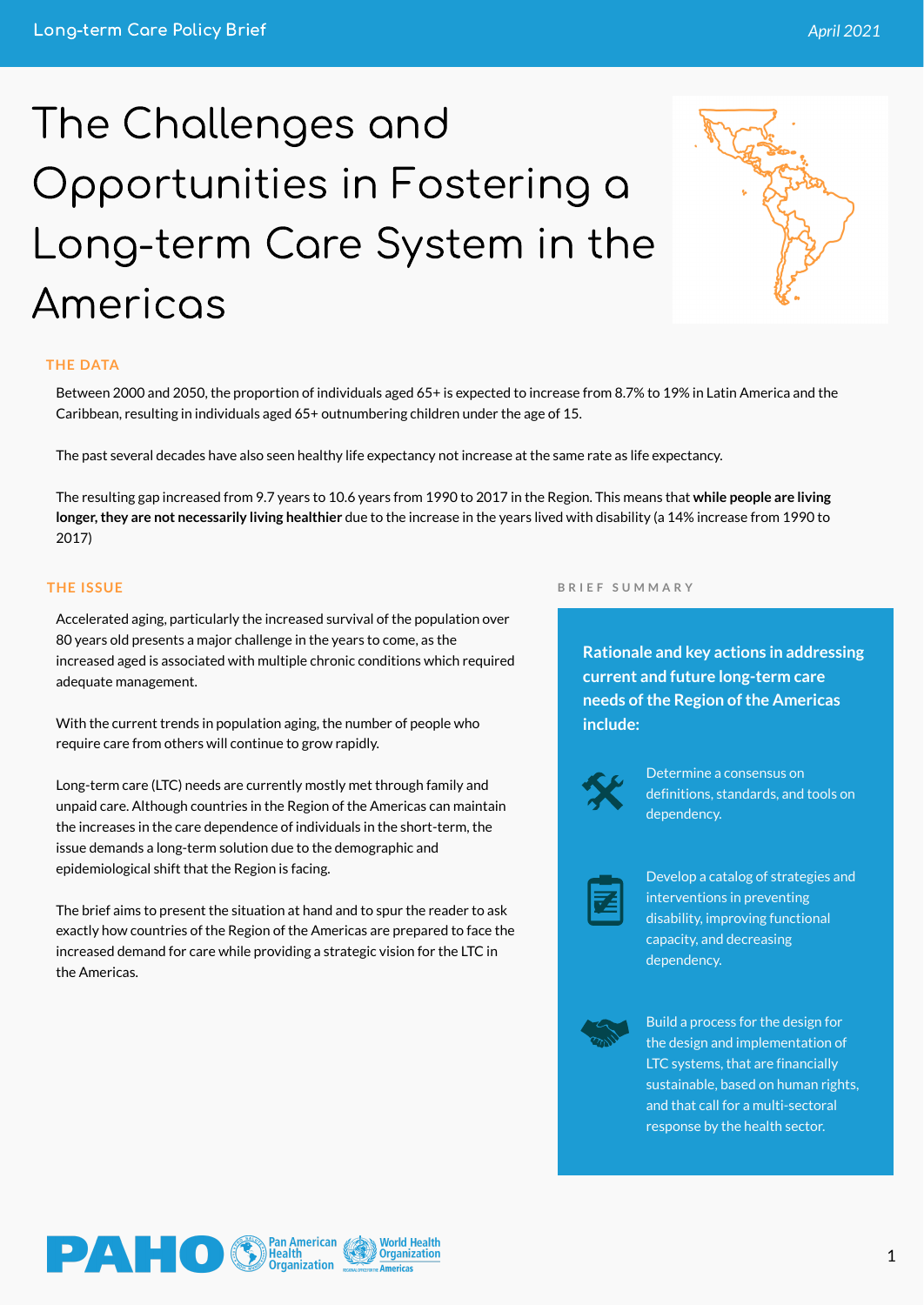# The Challenges for the Americas

#### **Financial**

Smaller family sizes are resulting in a limited ability of families to continue providing care without government support in the foreseeable future.

- The increased number of individuals who are care dependent will require greater out-of-pocket expenditures, depending on the degree of financial protection and coverage of each health system.
- Increased private expenditure and coverage deficits result in access barriers and inequities.

#### **WHAT ELSE IS NEEDED?**

- Generate a better picture of LTC needs in the Americas by collecting, systematizing, and generating information on LTC needs and the cost estimates of not having an LTC system.
- Engage countries in a process to build common definitions and classification of LTC needs, as well as methods to measure dependency.
- Build political support to elevate LTC in countries' political agendas and to strengthen advocacy at a national and regional level. Encourage countries to recognize the relevance of LTC and acknowledge the need to implement a coordinated response.
- Strengthen regional coordination and discussion about LTC to create a critical mass and to generate learning opportunities between countries in the Region.





The dependent population worldwide will nearly double from 329 to 613 million between 2010 and 2050.

The number of dependent older people will nearly triple from 101 to 277 million. This increase will be particularly dramatic in low- and middle- income countries.

#### **KEY FACTS**



#### **Human resources**

- Family and unpaid care currently cover most of care needs. This burden especially tends to fall on women.
- The continued downward trend care from families appears to be driven by social and cultural changes in countries due to the increase female participation in the workforce.
- There are insufficient numbers of trained long-term care workers.



- The lack of definitions and the multiplicity of measurement instruments make it difficult to generate, use, and compare information and statistics to determine the effectiveness of LTC systems in dealing with care dependence.
- LTC should be integrated with the whole health system, including social services and primary care, to be able to provide adequate support and better management of individuals and caregivers' needs. This has been addressed as a key problem to designing and implementing policies that address care dependence and LTC.

### **THE CHALLENGES**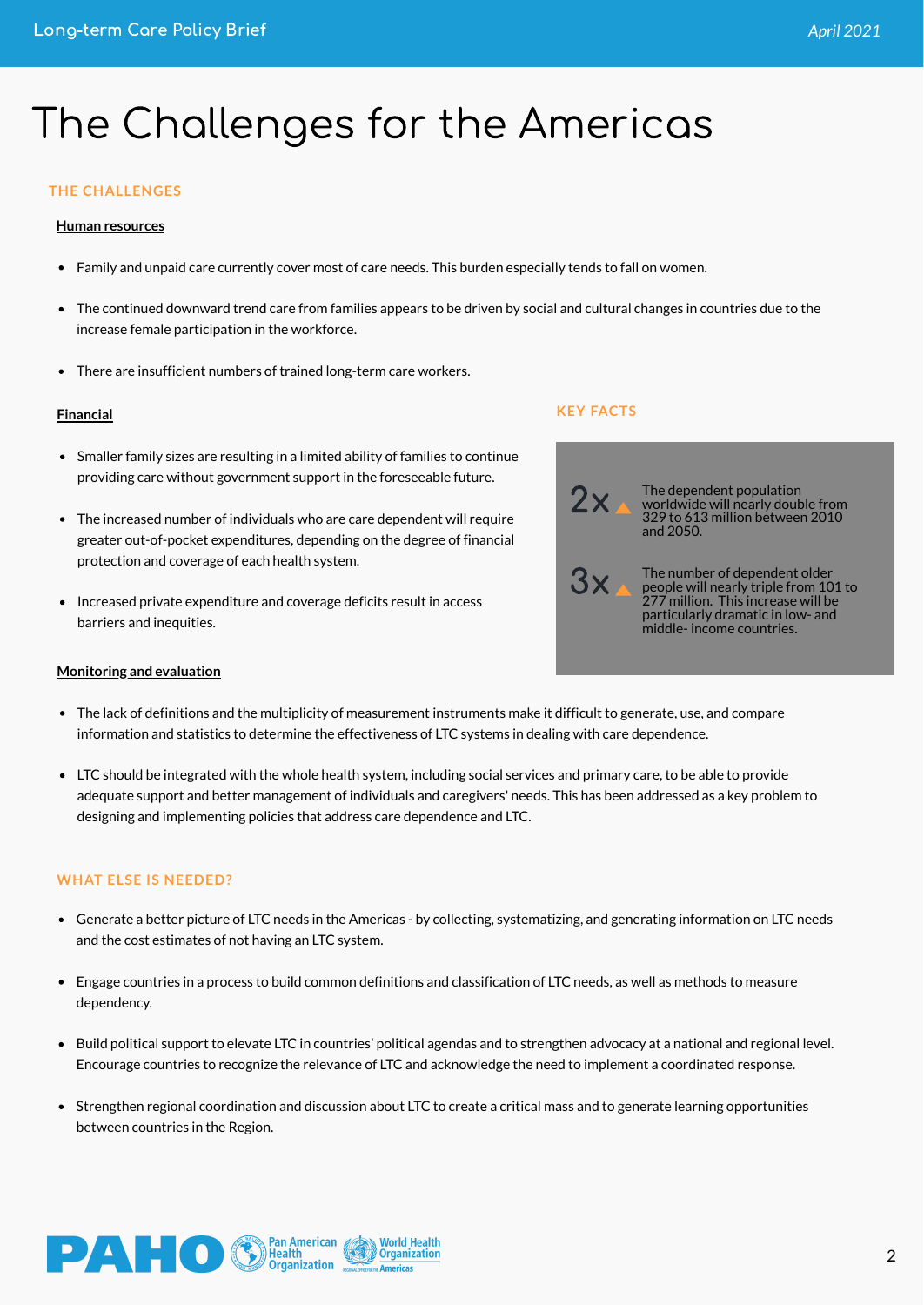# The Opportunities for the Americas

#### **THE SOLUTION**

<u>A strong long-term care system is required in each country within the Region to respond to the aging population.</u>

**1. Make generating LTC protection a top priority in their policies and agendas.**

**2. Investin developing LTC systems.**

4. Develop evidence for decision-making and monitoring progress: including common definitions and methodologies for measuring **LTC systems that consider:**

**3. Ensure sustainable and affordable funds for long-term care through:**

a. Tax-based financing

b. Social LTC insurance

c. Private LTC insurance

a. Characteristics of the population 65+ (care dependence)

b. Cost estimates

c. Density, availability and training of workforce

As a result, the Region will be able to <u>move forward</u> on the challenge of implementing long-term care systems in every country.



d. Measurement progress of LTC systems over time

#### **5. Ensure easy access to LTC services: including coordination and addressing shortages by:**

- a. Building infrastructure and workforce
- b. Increasing skill development and training
- c. Regional coordination between countries
- d. Integration with other services within the system and levels of care

There is no doubt that the countries in the Region of the Americas have a key role in making these processes more efficient and clearly articulated.

3